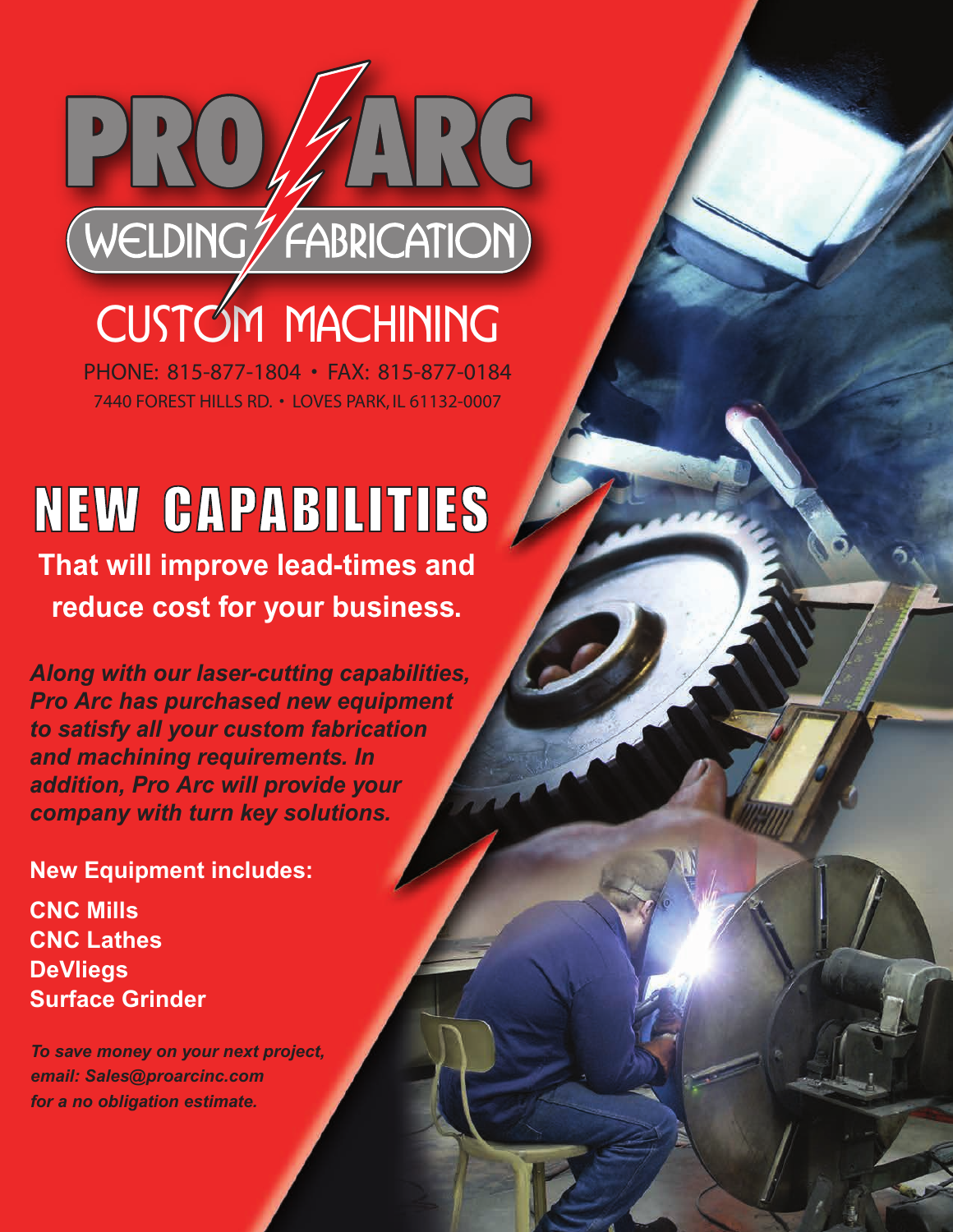### ARC PRO WELDING FABRICATION **CUSTOM MACHINING**

Established in 1988, Pro Arc, Inc. has grown into a premier metal fabricating company. Working with many types of steel and other metal alloys, we are a team of craftsmen committed to quality parts and on-time shipments.

#### **SERVICES PROVIDED**

- Production and short run quantities
- Steel, aluminum & stainless fabrication

#### **INDUSTRIES SERVED**

- 
- Point-of-Purchase<br>• Automotive
- 
- 
- Water Treatment Agriculture<br>• Food Service Aero Space
	-
- Food Service

#### **WELDING**

- Resistance Turn Table
- Mig and Tig
- Induction Brazing

### **FORMING AND CUTTING**

- 2000 Watt Twin Pallet Laser-60" x 120"
- 6ft, 60 ton CNC Press Brake
- 12ft, 175 ton CNC Press Brake
- Roll Forming Machines
- CNC Shear (10', 1/4" material)
- Production Sawing
- Automation Special Machinery<br>• Point-of-Purchase OEM
	-
	- Refrigeration<br>• Agriculture
	-